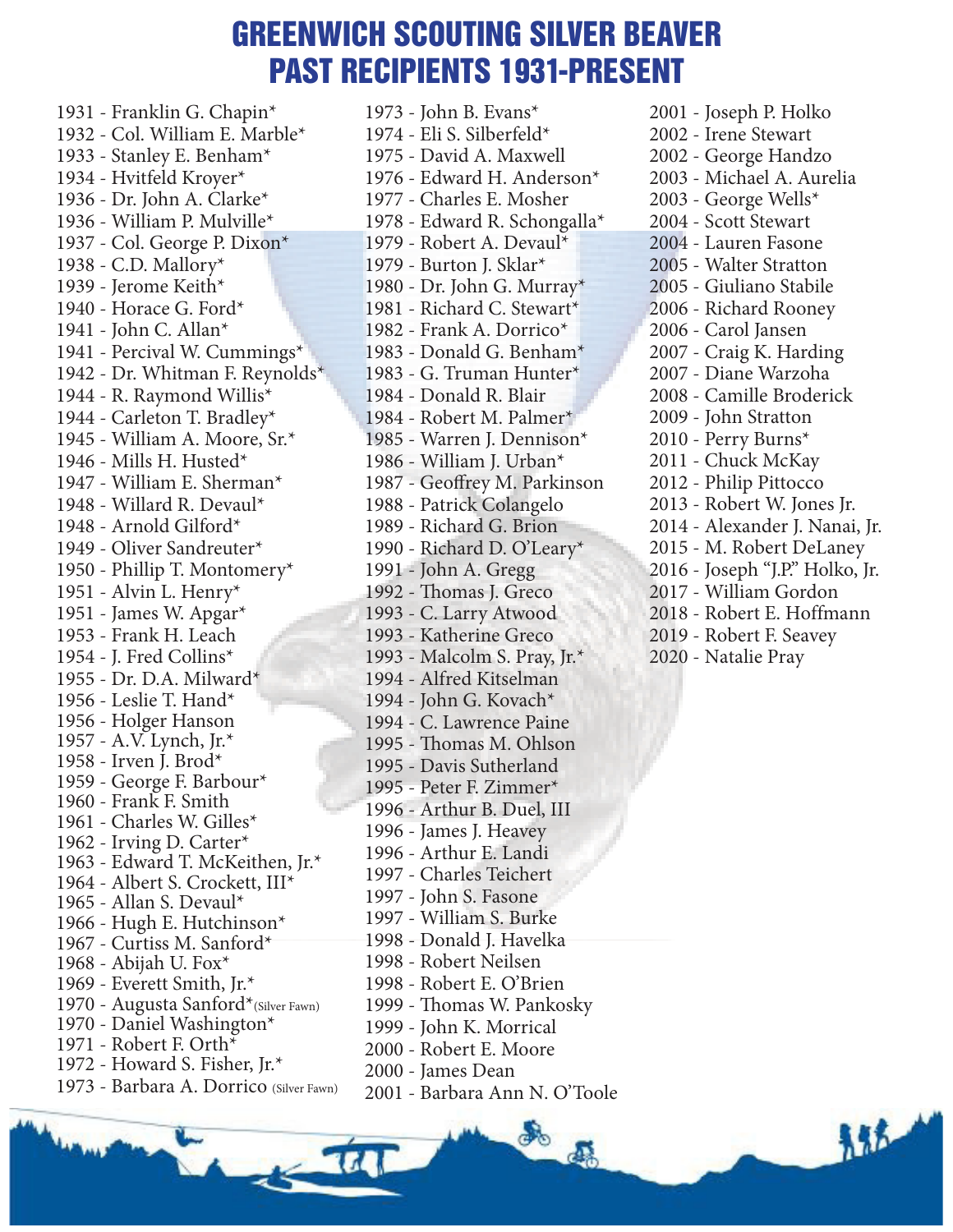# GREENWICH SCOUTING DISTRICT AWARD OF MERIT PAST RECIPIENTS

RECIPIENTS PRIOR TO 2000: Edward Anderson Joan Brion John Fasone Katherine Greco Thomas Greco George Handzo James Heavey Joseph Holko Robert Neilsen Robert O'Brien Thomas Ohlson C. Lawrence Paine Thomas Pankosky Rocco Turturino Barbara O'Toole Robert Smith Robert E. Moore Diane Warzoha 2000 Michael Aurelia Scott Stewart

2001 Lauren Fasone Irene Stewart

2002 John Stratton George Wells

2003 Perry L. Burns Judi Mastoloni

2004 Lynn Burton

2005 Robert E. Hoffmann Craig Lanzoni

2006 David Osler Stephen Warzoha 2007 Kia Heavey Alex Nanai

2008 Camille Broderick Michael P. Wellington

2009 Terri Collins J.P. Holko

2010 Charles McKay Philip Pittocco

2011 Charline Shaw Jonathan Fasone

2012 Mark Tolette

2013 Richard Margenot Genevieve Prezioso

2014 John Lucarelli

2015 Beth Auch

2016 Rob Seavey

2017 Michael D. Sabia

2018 James G. Parker

2019 Marc L. Ducret

2020 Cynthia DiPreta

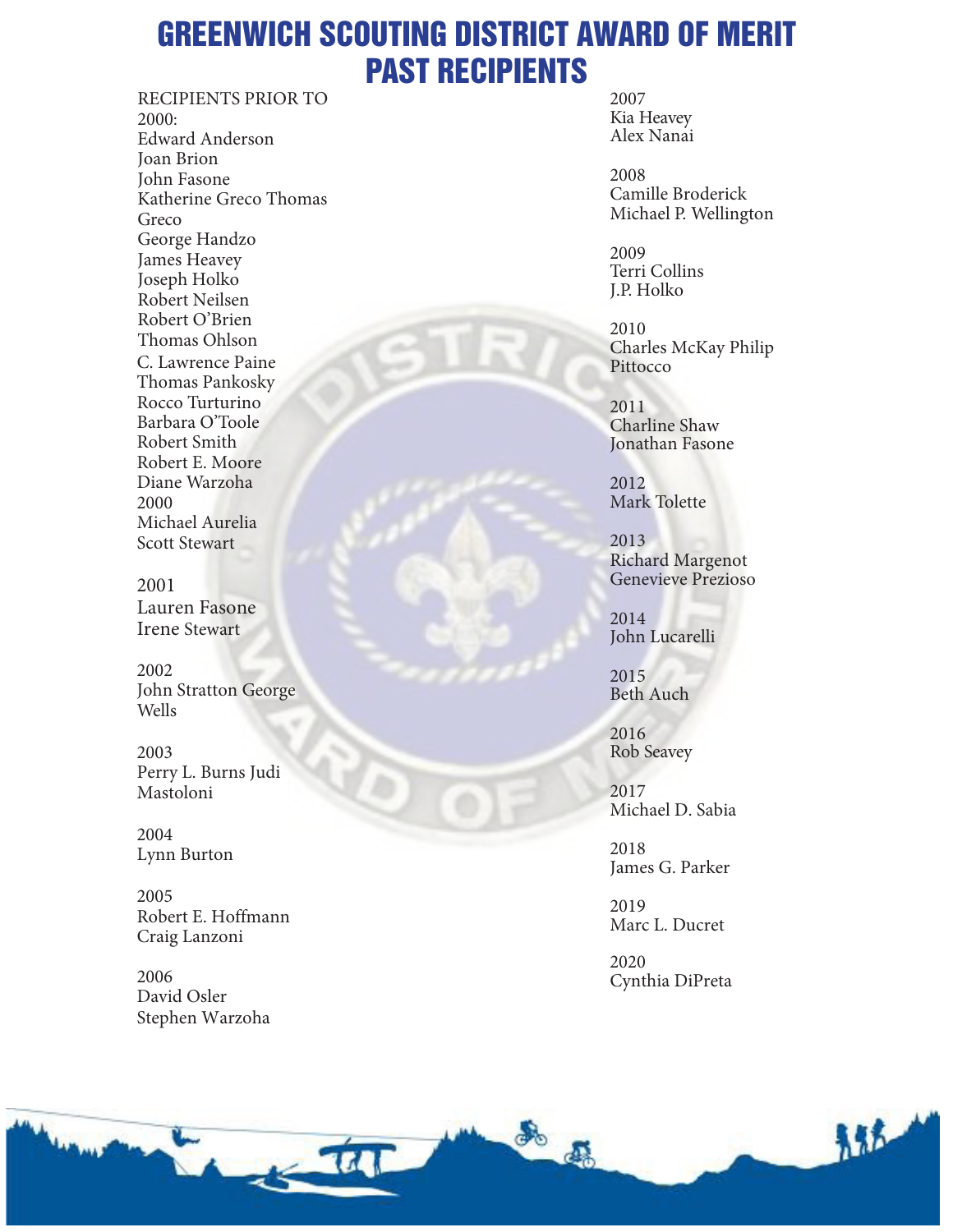# GREENWICH SCOUTER AWARD PAST RECIPIENTS 1935-1961

1935 Com. Clifford D. Mallory 1935 Dr. Douglas A. Milward, Scout Executive 1935 Com. Harold Dehmer, Ch. Sea Scout Ctte 1935 Colonel George P. Dixon, Scout Commissioner 1935 Jerome Keith, Scoutmaster 1935 E. Leighton Lent, Scoutmaster 1935 Hvitfeldt Kroyer, Field Commissioner 1935 Dr. John A. Clarke, Executive Committee 1935 Andrew J. Post, Jr., President 1935 Carelton T. Bradley, District Commissioner 1936 Carl E. Lange, Treasurer 1936 Oscar G. W. Dehmer, District Commissioner 1936 Charles M. Archer, AP, Field Executive 1936 Hon. William P. Mulville, Vice President 1936 Robert J. Frey, Field Commissioner - BS 1937 John C. Allan, Field Commissioner - Cubbing 1937 Com. Percival W. Cummings, Council 1938 William Maynard 1939 Horace G. Ford 1940 William A. Moore, Scoutmaster, Troop 7 1940 Samuel S. Waymer, Scout Executive 1942 W. Phillips Hall, Jr., Scoutmaster , Troop10 1942 Fred J. Schnepel, Sea Scout Ship 8 1950 Arnold A. Galfort, Sea Scout Ship 8 1950 Alvan L. Henry, Commissioner - Cubbing 1950 George Meyerink, Executive Board 1950 Willard Devaul, Executive Board 1950 Oliver Sandreuter, Executive Board 1950 F. Raymond Willis, Executive Board 1950 Andrew R. Hyslop, Troop 9 Committeeman 1951 Mills H. Husted, President of Council 1951 J. Fred Collins, Chairman Org. and Ext. Comm 1951 Nathan Kletz, Council Member-at-Large 1952 Henry T. Field, Skipper Ship 8 1952 Selby B. Davis, Skipper Ship 4 1952 Frank Smith, Troop 10 Committeeman 1953 Eugene G. Blackford, Honorary Vice Pres 1953 Irven J. Brod, Chrmn. Fin Comm, Exec Board 1953 Rev. Vincent H. Daniels, Institutional Rep 1953 James S. Gleason, Troop 22 Committeeman 1953 Frank H. Leach, Scoutmaster Troop 10 1954 Emily Sandor, Den Mother, Pack 16

1954 Thomas W. Hillegas, Scout Executive 1954 Irving D. Carter, Post Advisor, Post 10 1954 J. Stanley Parkin, Scoutmaster, Troop 9 1954 Leslie T. Hand, Council Scout Commissioner 1954 Michael J. Caldwell, Institutional Rep 1954 John Proudfoot, Pack Committeeman, Pack 1 1955 Mrs. Robert C. Moeller, Den Mother P1 1955 Paul Fraser, Advisor, Post 19 1955 Thomas M. Newton, Executive Board 1955 Albert S. Crockett, III, Scoutmaster Troop 2 1955 Harold F. Anderson, Troop 10 1955 George F. Barbour, Executive Board 1956 James W. Apgar, Executive Board 1956 William H. Hays, Jr., Executive Board 1956 Anthony V. Lynch, Jr., Executive Board 1956 Edward C. Lyon, Chairman, Ship 8 1956 Neil W. Welty, Chairman, Publicity 1956 Gordon E. Obrig, Scoutmaster, Troop 5 1957 Raymond M. Owen, Jr., Executive Board 1957 Thomas B. Elliott, Chairman, Post 7 1957 Dr. Michael J. Tortora, Executive Board 1957 Fred D. Wahlstrom, Executive Board 1957 Charles W. Gillies, Executive Board 1957 LeRoy Connolly, Scoutmaster, Troop 1 1958 Joseph C. Bailey, Jr., Skipper, Ship 17 1958 Joseph C. Ericson, Institutional Rep 1958 Katherine I. Hood, Den Mother, Pack 1 1958 Charles S. Maxwell, Troop 2 Committeeman 1958 Harvey Phelps, Jr., Institutional Rep 1958 Sophie Sabanski, Den Mother, Pack 29 1959 Winifred Baker, Committeeman, Troop 10 1959 Raymond A. Carter, Vice President 1959 Albert G. Kirk, Scoutmaster, Troop 7 1959 Emily Sandor, Den Mother, Pack 16 1959 John C. Stratton, Jr., Advisor, Post 2 1960 Hilton I. Bickle, Scoutmaster, Troop 20 1960 George T. Schwamb, Scoutmaster, Troop 7 1960 Felix J. Lewandoski, Cubmaster, Pack 14 1960 Daniel Washington, Neighbor. Commissioner 1960 James T. Wilson, Jr., Advancement Committee 1961 Betty S. Silver, Den Mother, Pack 22 1961 Augusta L. Sanford, ADC for Cubbing

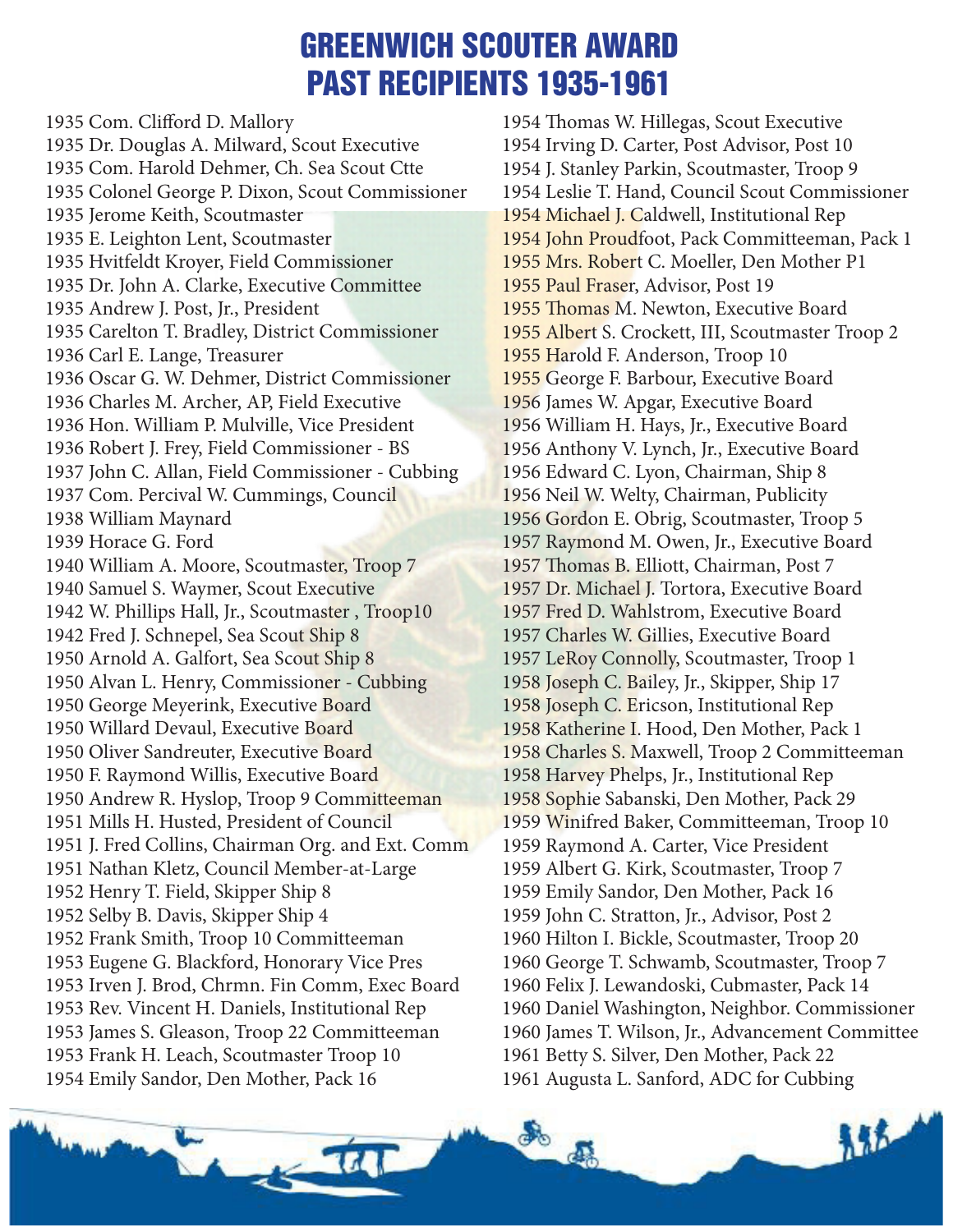# GREENWICH SCOUTER AWARD PAST RECIPIENTS 1961-1977

1961 Fritz S. Frey, Troop Committee, Troop 1 1961 Frederick A. Smith, Jr., Scoutmaster Troop 16 1961 Edwin T. McKeithen, Jr., President 1961 Curtiss M. Sanford, ADC for Cubbing 1961 Hugh E. Hutchinson, Neighborhood Comm. 1961 Russell J. Tuson, Asst. Scoutmaster, Troop 19 1962 Runo L. Larson, Neighborhood Commissioner 1962 Lee Suojanen, Den Mother 1962 Joseph Berling, Troop Committee 1962 Stanley Rand, Jr., Executive Board 1962 Allan S. Devaul, Commissioner 1962 Charles E. Suojanen, Chairman Pack Comm. 1963 Edward G. Egan, Advancement Committee 1963 Robert E. Perry, Institutional Rep 1963 Carl U. Middleton, Jr., Ctte. Chairman Troop 7 1963 F. Ewing Morell, Troop Committee, Troop 25 1963 Theodore T. Meehan, Ctte. Chairman Troop 22 1964 A. U. Fox, Executive Board 1964 Edward Schongalla, Troop 23, Scoutmaster 1964 Richard Gedney, Troop 19, Scoutmaster 1964 Ignace Kalinski, Troop 16, Scoutmaster 1964 William Urban, Skipper - Ship 4 1964 Paul Jones, Committeeman, Troop 10 1965 James W. Tracy, Scoutmaster, Troop 3 1965 C. H. Erich Feldman, Committeeman, Troop 3 1965 Helen Wach, Den Mother, Pack 14 1965 Howard S. Fisher, Jr., Adv Comm Chairman 1966 Everett Smith, Jr., Council President 1966 Eli S. Silberfeld, Executive Board 1966 Vincent Sabia, Sr., Scoutmaster, Troop 19 1966 Clement McCormack, Commissioner 1966 Dr. John G. Murray, Chairman, Comm 1967 Samuel W. Earle, III, Scoutmaster, Troop 7 1967 Charles E. Mosher, Executive Board 1967 Edward M. Geibel, Executive Board 1967 William A. Rutherfi rd, Asst Scoutmaster Tr.34 1967 Herbert J. Stiefel, Executive Board 1968 James J. Reilly, Chairman Training Committee 1968 William M. Hobbs, Advancement Committee 1968 George Chelwick, Chairman, Reg.Exp.Comm. 1968 Douglas Francefort, Cubmaster, Pack 10 1968 William Gamble, Cubmaster, Pack 25

1968 Sherrill Lyon, Den Leader Coach, Pack 25 1969 Earl W. Unruh, Vice President 1969 Robert F. Orth, President 1969 Edward H. Anderson, Neighborhood Comm. 1969 Dr. Richard D. O'Leary, Executive Board 1969 Donald G. Benham, Neighborhood Comm. 1969 Joseph S. Stefanik, Chair Pack Comm. Pack 1 1970 John B. Evans, Scoutmaster, Troop 34 1970 Roswell Curtis, Cubmaster, Pack 25 1970 William Young, Chairman, Pack 25 1970 Robert Beck, Training Committee 1971 Barbara F. Dorrico 1971 David Maxwell, Activities Comm. 1971 Aubrey E. Mead 1971 Richard P. Welcher 1972 Richard Stewart, Troop 10 1972 Mark Pedersen, Commissioner 1972 Alfred Guinee, Pack 10 1972 Jack Worthley, Camp Ranger 1972 Eugene Mohlie, Troop 9 1973 Charles W. Grey 1973 Charles W. Teichert, Assoc Board Advisor 1973 Joseph M. Kaye 1974 Gordon H. Rennie, Ctte Chairman, Troop 7 1974 Mary K. VanLoan, Committee Chair, Pk 25 1974 Henry Persau, Assistant Scoutmaster, Troop 14 1974 Burton J. Sklar, Council Training Chairman 1974 Irene T. Stewart, Cub Roundtable Staff 1974 Arthur T. Brown, Council Chairman of O & E 1975 Frederick L. Powell, Asst. Scoutmaster, Tr7 1975 Robert A. Devaul, Camp Chairman 1975 Harry H. Landon, Scoutmaster, Troop 25 1975 Frank X. Reichert, Roundtable Commissioner 1976 Betty Jane Helprin, Council Executive Board 1976 William D. Helprin, Scoutmaster, Troop 25 1976 John C. Moore, Unit Commissioner 1976 Edward A. Christophers, Scout Executive 1977 Frank Dorrico, Scoutmaster Troop 35 1977 Warren Dennison, Council 1977 Frank Dorrico, Scoutmaster Troop 35 1977 Warren Dennison, Council 1977 Dotti Stephensen, Pack 14, Den Leader

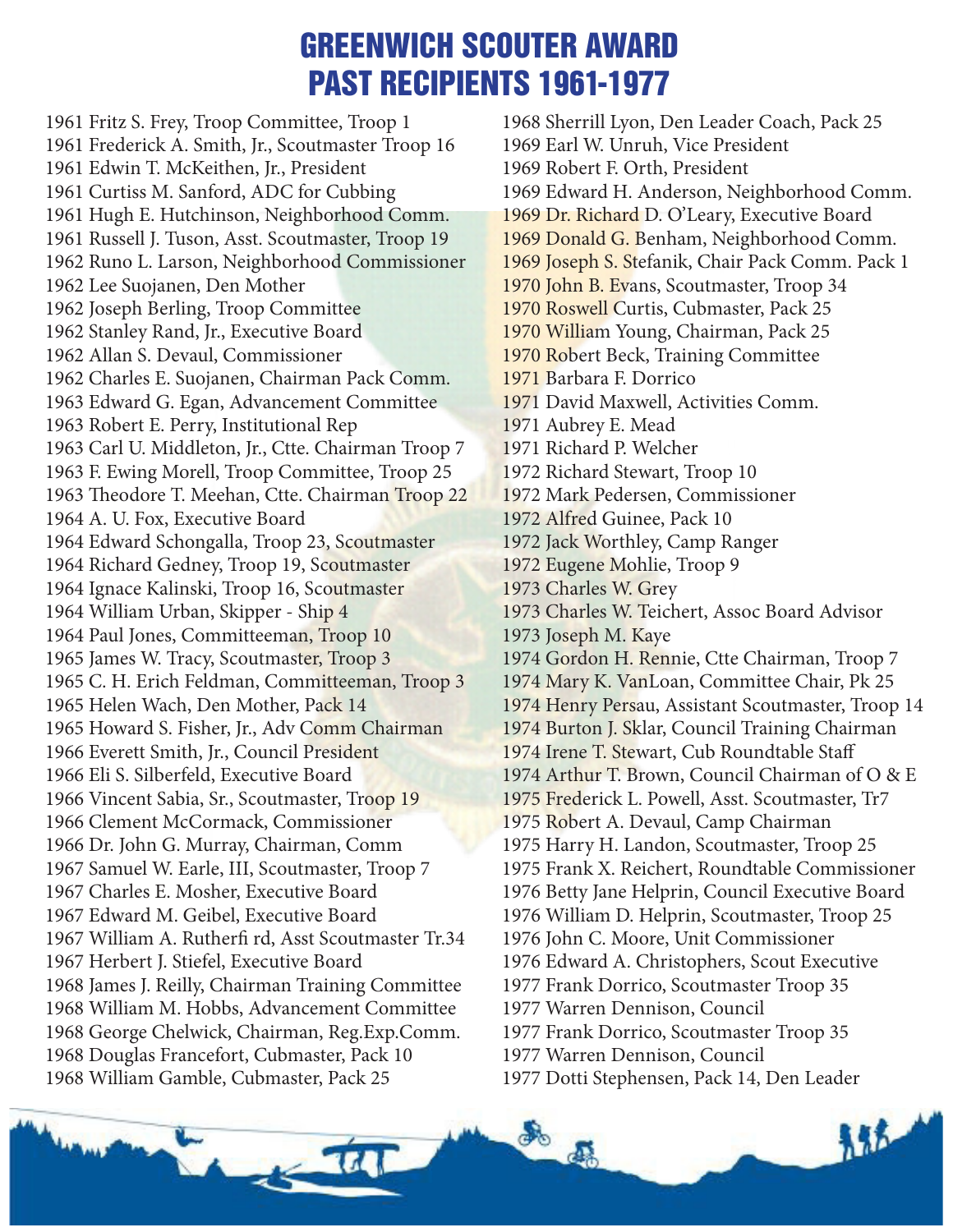### GREENWICH SCOUTER AWARD OF MERIT PAST RECIPIENTS 1977-1993

1977 Madeline Ragone, Troop 7, Committee 1977 Virginia Rennie, Troop 7, Committee 1978 Truman Hunter, NESA Chairman 1978 Richard Radcliffe, Troop 2 1978 Pat Berry, Pack 25, Den Leader 1978 Robert Dobbs, Troop 14, Scoutmaster 1979 Daniel Hickman, Scoutmaster Troop 6 1979 James H. Brown, Explorer Advisor, Post 41 1979 William S. Burke, Executive Board 1979 Lynn Chase, Den Leader, Pack 35 1979 Robert Ragone, Ranger 1979 Charles Murray, Unit Commissioner 1980 Walter Hickman, Cubmaster, Pack 6 1980 Robert Palmer, Committee Chair, T9, and P9 1980 Holger Hansen, Unit Commissioner 1980 Patrick A. Colangelo, Executive Board 1980 Geoffrey M. Parkinson, Executive Board 1980 Donald Havelka, Committee, Troop & Pack 7 1981 John Hone, Cubmaster, Pack 7 1981 Edward Lopez, Scoutmaster, Troop 34 1981 Roger Weil, Unit Commissioner 1981 Donald Blair, Council President 1981 Robert Smith, Cubmaster Pack 23 1982 Barbara Havranek, Pack 10, Committee 1982 John Dominice, Troop 7, Committee 1982 Andrew Fuchella, Troop 1, Institutional Rep 1982 Peter Lilienthal, Exec. Bd., Training Chairman 1982 C. Lawrence Paine, Exec Board, Pk34 Act.Ch. 1982 John Gregg, Troop 25, Scoutmaster 1983 Dan Logan, Troop Commissioner, Troop 1 1983 Kevin O'Connor, Scoutmaster, Troop 9 1983 Stuart Kaplan, Committee Chairman, Troop 25 1983 Malcolm Pray, Executive Board, Vice President 1983 Peter Reichmann, Commissioner 1984 Robert Helm, Explorer Advisor, Post 22 1984 Peter Zimmer, Scoutmaster, Troop 10 1984 Conrad Frey, Exec. Board, Scoutmaster Tr11 1984 Anthony DiPreta, Troop Commissioner T-11 1984 Rev. James Gay, Exec. Bd. & Scouting Coord. 1984 Robert Fossum, Scoutmaster, Troop 34 1984 Frank Ceva, Troop Committee, Troop 35 1985 Joan Brion, Cub Roundtable Staff

1985 Richard Brion, Cubmaster, Pack 23 1985 Harold Chase, Executive Bd/Activities Chair 1985 Ruth Sims, Executive Board 1985 Rocco Turturino, Scoutmaster, Troop 34 1985 Linda Pringle, Committee, Troop 12 1986 James W. Laversa, Committee Chairman,Tr 35 1986 John S. Semsel, Jr., Unit Commissioner 1986 Richard F. Kriskey, Jr., Ex Bd & VP Council 1986 Brian Schaefer, Skipper, Ship #4 1987 John A. Fahey, Scout Executive 1987 Diane W. Fox, Executive Board/Expl Advisor 1987 Katherine A. Greco, Cubmaster, Pack 35 1987 Thomas J. Greco, Roundtable Comm, Ex. Bd 1987 Stanley J. Klein, Committee Chair,Troop 25 1988 Salvatore Carino, Cubmaster, Pack 1 1988 Pat Chila, Explorer Advisor, Post 45 1988 Charles W. Ford, Explorer Advisor, Post 3 1988 David W. Rennie, Asst. Scoutmaster, Trp 25 1988 Patricia Sichler, Cubmaster, Pack 10 1989 Alfred W. Kitselman, Jr., Asst. Scoutmstr T11 1989 C. Larry Atwood, Cubmaster, Pack 23 1989 R. Gordon Dinmore, Scoutmaster, Troop 2 1990 Arthur B. Duel, III, Council Vice President 1990 Ernest L. Lowe, Troop 9 Committee 1990 William Walsh, Webelos Den Leader, Pack 23 1990 Neal J. Fahey, Camp Ranger 1990 James J. Heavey, Advisor, Explorer Post 45 1990 Theresa Frangione, Cubmaster, Pack 25 1990 David Sutherland, Charter. Org Rep TP/PK 25 1991 Stephen D. Bruce, Scoutmaster, Troop 3 1991 George Friend, Skipper Ship #4/ Asst SM T11 1991 Cathy K. Gregg, Council Scouter 1991 George Pappas, Council Executive Board 1991 Andrew P. Krajewski, Ctte Chairman, Troop 9 1991 Joseph V. Malone, Advancement Chair, Tr 25 1991 John B. Margenot, Council Executive Board 1992 John G. Kovach, Unit Commissioner 1992 Mary E. Gerisch, Cubmaster Pack 35 1992 Robert Neilsen, Soutmaster Troop 37 1992 A. Jack Stockmann, Ex. Bd, Adv. Expl. P-747 1993 Luke Frangione, Asst. Scoutmaster, Troop 25 1993 Robert O'Brien, Scoutmaster, Troop 2